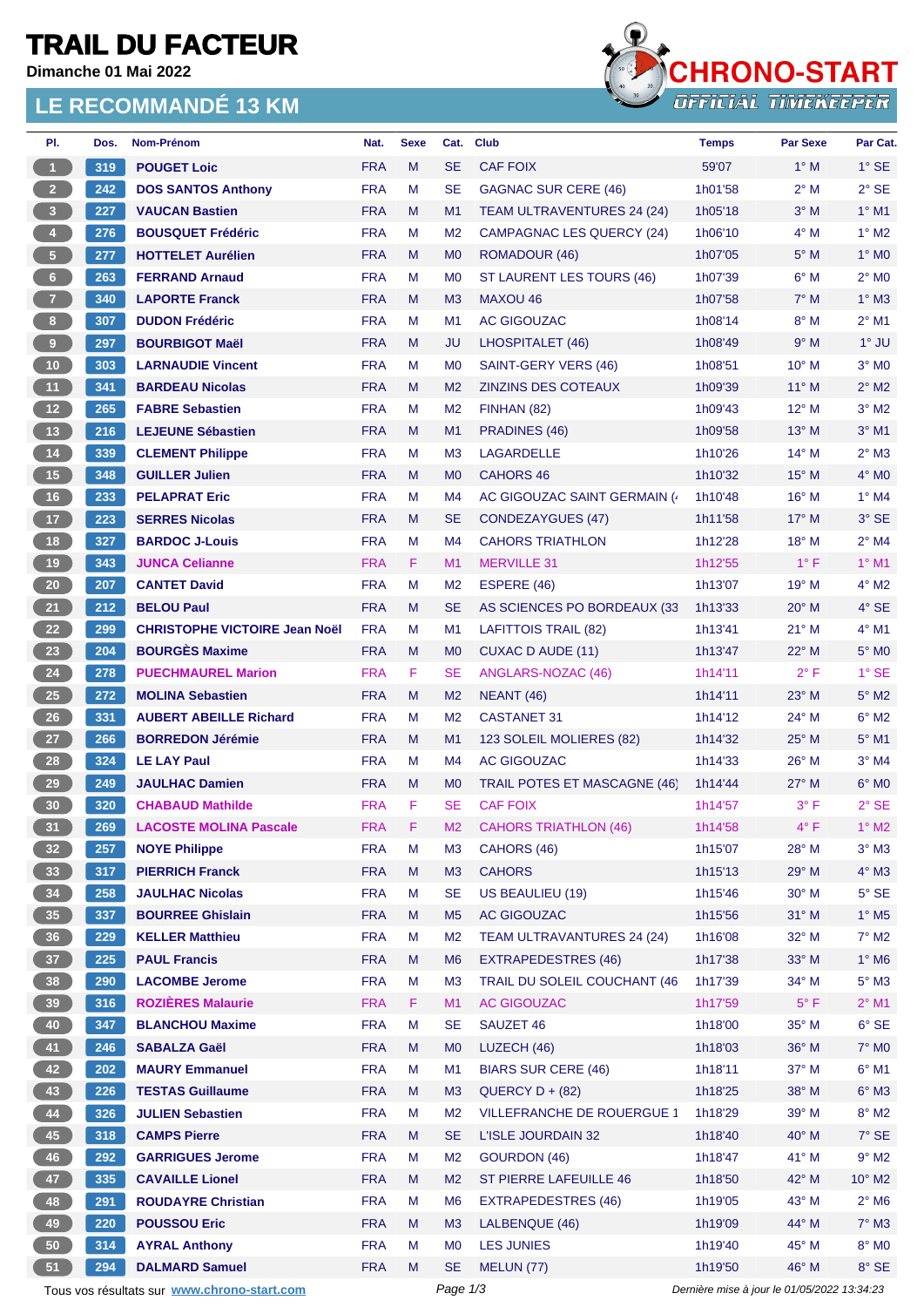# **TRAIL DU FACTEUR**

**Dimanche 01 Mai 2022**

## **LE RECOMMANDÉ 13 KM**



| PI.                                                                                                    | Dos.  | Nom-Prénom                 | Nat.       | <b>Sexe</b> |                | Cat. Club                          | <b>Temps</b> | <b>Par Sexe</b> | Par Cat.                   |
|--------------------------------------------------------------------------------------------------------|-------|----------------------------|------------|-------------|----------------|------------------------------------|--------------|-----------------|----------------------------|
| 52                                                                                                     | 259   | <b>FAURE Nicolas</b>       | <b>FRA</b> | M           | M1             | <b>EXTRAPEDESTRES (46)</b>         | 1h19'56      | $47^\circ$ M    | $7^\circ$ M1               |
| 53                                                                                                     | 301   | <b>LACOSTE Sébastien</b>   | <b>FRA</b> | M           | M <sub>2</sub> | <b>EXTRAPEDESTRES (46)</b>         | 1h20'03      | $48^\circ$ M    | $11^{\circ}$ M2            |
| 54                                                                                                     | 300   | <b>TEYSSEDOU Florent</b>   | <b>FRA</b> | M           | M <sub>0</sub> | MONSEGUR (47)                      | 1h20'07      | 49° M           | $9^\circ$ MO               |
| 55                                                                                                     | 234   | <b>COUDERT Benoit</b>      | <b>FRA</b> | м           | M <sub>2</sub> | PAYRIGNAC (46)                     | 1h20'09      | 50° M           | 12° M2                     |
| 56                                                                                                     | 328   | <b>TESSANDIE Justine</b>   | <b>FRA</b> | F.          | SE             | <b>MAXOU 46</b>                    | 1h20'15      | $6^{\circ}$ F   | 3° SE                      |
| 57                                                                                                     | 279   | <b>GRIMAL Patrick</b>      | <b>FRA</b> | M           | M <sub>3</sub> | 123 SOLEIL MOLIERES (82)           | 1h20'16      | 51° M           | 8° M3                      |
| 58                                                                                                     | 217   | <b>BOTTREAU Isabelle</b>   | <b>FRA</b> | F           | M <sub>3</sub> | <b>CERCLE ATHL, CASTELSARRASII</b> | 1h20'47      | $7^\circ$ F     | $1^\circ$ M3               |
| 59                                                                                                     | 282   | <b>LASBOUYGUES Fanny</b>   | <b>FRA</b> | F           | SE             | SAUZET (46)                        | 1h20'49      | $8^{\circ}$ F   | 4° SE                      |
| 60                                                                                                     | 274   | <b>ALLARD Stéphane</b>     | <b>FRA</b> | M           | M <sub>3</sub> | <b>CAZES-MONDENARD (82)</b>        | 1h20'59      | 52° M           | $9°$ M3                    |
| 61                                                                                                     | 312   | <b>COSTES Nicolas</b>      | <b>FRA</b> | м           | <b>SE</b>      | MAXOU 46                           | 1h21'10      | 53° M           | $9°$ SE                    |
| 62                                                                                                     | 288   | <b>CONSTANT Thierry</b>    | <b>FRA</b> | M           | M <sub>2</sub> | <b>SAINT PROJET (46)</b>           | 1h21'10      | 54° M           | 13° M2                     |
| 63                                                                                                     | 285   | <b>ALDROVANDI Geoffrey</b> | <b>FRA</b> | М           | <b>SE</b>      | CA BIRAC (82)                      | 1h21'28      | 55° M           | $10^{\circ}$ SE            |
| 64                                                                                                     | 295   | <b>RAUFFET Mathieu</b>     | <b>FRA</b> | M           | SE             | TRAIL DES 3 COMBES (46)            | 1h21'59      | 56° M           | $11^\circ$ SE              |
| 65                                                                                                     | 330   | <b>FAUCHIE Jerome</b>      | <b>FRA</b> | М           | M <sub>2</sub> | <b>ST CYBRANET</b>                 | 1h21'59      | 57° M           | $14^{\circ}$ M2            |
| 66                                                                                                     | 218   | <b>GARCIA Jean-Pierre</b>  | <b>FRA</b> | M           | M <sub>6</sub> | <b>EXTRAPEDESTRES (46)</b>         | 1h22'43      | 58° M           | $3^\circ$ M6               |
| 67                                                                                                     | 221   | <b>FORTIN Matteo</b>       | <b>FRA</b> | М           | CA             | <b>SCAB (94)</b>                   | 1h23'03      | 59° M           | 1° CA                      |
| 68                                                                                                     | 240   | <b>PODEUR Catherine</b>    | <b>FRA</b> | F.          | M <sub>3</sub> | CA BIRAC (91)                      | 1h23'08      | $9^{\circ}$ F   | $2^{\circ}$ M3             |
| 69                                                                                                     | 315   | <b>OUSTRY Marie-Ange</b>   | <b>FRA</b> | F           | M1             | <b>MAXOU 46</b>                    | 1h23'08      | $10^{\circ}$ F  | $3°$ M1                    |
| 70                                                                                                     | 219   | <b>POUSSOU Jean</b>        | <b>FRA</b> | M           | M <sub>6</sub> | SAINT-ANTONIN-NOBLE-VAL (82)       | 1h23'12      | $60^\circ$ M    | $4^\circ$ M6               |
| 71                                                                                                     | 235   | <b>MARES Florine</b>       | <b>FRA</b> | F           | M1             | <b>MONTESSON (78)</b>              | 1h23'50      | $11^{\circ}$ F  | $4^{\circ}$ M1             |
| 72                                                                                                     | 250   | <b>HASSALL Steven</b>      | <b>FRA</b> | M           | M <sub>5</sub> | ST. RADEGUND RDC (24)              | 1h23'54      | 61° M           | $2^{\circ}$ M <sub>5</sub> |
| 73                                                                                                     | 345   | <b>BERNADOU David</b>      | <b>FRA</b> | М           | M <sub>3</sub> | <b>LENDON EN QUERCY 46</b>         | 1h24'03      | 62° M           | $10^{\circ}$ M3            |
| 74                                                                                                     | 344   | <b>DUBREUIL David</b>      | <b>FRA</b> | M           | M <sub>2</sub> | <b>SEMERGUES 46</b>                | 1h24'32      | $63^\circ$ M    | $15^\circ$ M2              |
| 75                                                                                                     | 309   | <b>CABANES Ruben</b>       | <b>FRA</b> | M           | CA             | <b>CAHORS</b>                      | 1h24'42      | 64° M           | $2°$ CA                    |
| 76                                                                                                     | 210   | <b>FOURNIER Aurélie</b>    | <b>FRA</b> | F           | M1             | CA BIRAC (82)                      | 1h24'47      | $12^{\circ}$ F  | $5^\circ$ M1               |
| 77                                                                                                     | 244   | <b>SOURSOU Nathalie</b>    | <b>FRA</b> | F           | M4             | <b>LABASTIDE MARNHAC (46)</b>      | 1h24'51      | $13^{\circ}$ F  | $1^\circ$ M4               |
| 78                                                                                                     | 306   | <b>GRIMAL Cédric</b>       | <b>FRA</b> | M           | M <sub>3</sub> | <b>BELLEFONT LA RAUZE (46)</b>     | 1h24'55      | $65^\circ$ M    | $11^\circ$ M3              |
| 79                                                                                                     | 287   | <b>CAZALENS Jean</b>       | <b>FRA</b> | м           | M7             | CA BIRAC (82)                      | 1h25'00      | 66° M           | $1^\circ$ M7               |
| 80                                                                                                     | 349   | <b>DESHORS Paul</b>        | <b>FRA</b> | M           | SE             | <b>CAHORS SAUZET BASKET</b>        | 1h25'09      | 67° M           | $12^{\circ}$ SE            |
| 81                                                                                                     | 338   | <b>MARIGIL Ludovic</b>     | <b>FRA</b> | м           | SE             | <b>TEAM ULTRAVENTURE 31</b>        | 1h25'57      | $68^{\circ}$ M  | $13^\circ$ SE              |
| 82                                                                                                     | 321   | <b>CAPUS Emilie</b>        | <b>FRA</b> | F.          | SE.            | LALBENQUE (46)                     | 1h26'02      | $14^{\circ}$ F  | $5^\circ$ SE               |
| 83                                                                                                     | 268   | <b>RECHE Adrien</b>        | <b>FRA</b> | M           | ES             | LALBENQUE (46)                     | 1h26'03      | 69° M           | $1^\circ$ ES               |
| 84                                                                                                     | 333   | <b>MAS Clothilde</b>       | <b>FRA</b> | F           | <b>SE</b>      | <b>BEAUZELLE 31</b>                | 1h26'06      | $15^{\circ}$ F  | $6^{\circ}$ SE             |
| 85                                                                                                     | 304   | <b>BRUGEL Edwige</b>       | <b>FRA</b> | F           | M <sub>3</sub> | <b>EXTRAPEDESTRES (46)</b>         | 1h26'09      | $16^{\circ}$ F  | $3°$ M $3$                 |
| 86                                                                                                     | 231   | <b>FRONK Cathy</b>         | <b>FRA</b> | F           | M4             | <b>EXTRAPEDESTRES (46)</b>         | 1h26'55      | $17^{\circ}$ F  | $2^{\circ}$ M4             |
| 87                                                                                                     | 247   | <b>CORDIN Emilie</b>       | <b>FRA</b> | F           | <b>SE</b>      | <b>USSEL (19)</b>                  | 1h26'55      | $18^{\circ}$ F  | 7° SE                      |
| 88                                                                                                     | 248   | <b>ZAMORE Stéphane</b>     | <b>FRA</b> | M           | M <sub>0</sub> | <b>ALBI</b> (81)                   | 1h26'56      | 70° M           | 10° MO                     |
| 89                                                                                                     | 262   | <b>BELMON Bruno</b>        | <b>FRA</b> | M           | M <sub>4</sub> | PRADINES (46)                      | 1h27'40      | $71^\circ$ M    | $4^\circ$ M4               |
| 90                                                                                                     | 222   | <b>CARBONNIER Adeline</b>  | <b>FRA</b> | F           | M <sub>2</sub> | CA BIRAC (82)                      | 1h27'41      | $19°$ F         | $2^{\circ}$ M2             |
| 91                                                                                                     | 346   | <b>DAVID Remi</b>          | <b>FRA</b> | M           | M <sub>4</sub> | <b>FRAYSSINET 46</b>               | 1h27'44      | 72° M           | $5^{\circ}$ M4             |
|                                                                                                        | 232   |                            |            | M           | <b>SE</b>      |                                    | 1h27'46      | 73° M           | $14^{\circ}$ SE            |
| 92                                                                                                     |       | <b>MENARS Maxime</b>       | <b>FRA</b> |             |                | PRAYSSAC (46)                      |              | 74° M           |                            |
| 93                                                                                                     | 99    | <b>BASTITA Stephane</b>    | <b>FRA</b> | M           | M <sub>2</sub> | MAXOU 46                           | 1h28'36      |                 | 16° M2                     |
| 94                                                                                                     | $113$ | <b>LACAM Sophie</b>        | <b>FRA</b> | F           | M1             | <b>LALANDE</b>                     | 1h29'02      | $20^{\circ}$ F  | $6^{\circ}$ M1             |
| 95 <sub>o</sub>                                                                                        | 206   | <b>BOURGÈS Raphaël</b>     | <b>FRA</b> | M           | <b>SE</b>      | ESPERE (46)                        | 1h29'13      | 75° M           | $15^\circ$ SE              |
| 96                                                                                                     | 336   | <b>DUCHIER Nicolas</b>     | <b>FRA</b> | M           | M <sub>2</sub> | IVRY 94                            | 1h30'02      | 76° M           | 17° M2                     |
| 97                                                                                                     | 302   | <b>VOGEL Dimitri</b>       | <b>FRA</b> | M           | M <sub>2</sub> | CAHORS (46)                        | 1h30'06      | 77° M           | $18^\circ$ M2              |
| 98                                                                                                     | 256   | <b>ISSALY Nathalie</b>     | <b>FRA</b> | F           | M <sub>3</sub> | AC GIGOUZAC (46)                   | 1h30'13      | 21° F           | $4^\circ$ M3               |
| 99                                                                                                     | 334   | <b>MOULENE Christine</b>   | <b>FRA</b> | F           | M <sub>3</sub> | <b>MERCUES 46</b>                  | 1h31'46      | $22^{\circ}$ F  | $5^\circ$ M3               |
| 100                                                                                                    | 214   | <b>SOULIE François</b>     | <b>FRA</b> | M           | M7             | AC GIGOUZAC SAINT GERMAIN E        | 1h32'12      | 78° M           | $2^{\circ}$ M7             |
| 101                                                                                                    | 305   | <b>LE CALONNEC Gaelle</b>  | <b>FRA</b> | F           | M1             | CAHORS (46)                        | 1h32'16      | $23^{\circ}$ F  | 7° M1                      |
| $102$                                                                                                  | 350   | <b>HEMMER Sylvain</b>      | <b>FRA</b> | M           | M4             | <b>CA BIRAC</b>                    | 1h32'17      | 79° M           | $6^\circ$ M4               |
| Page 2/3<br>Dernière mise à jour le 01/05/2022 13:34:23<br>Tous vos résultats sur www.chrono-start.com |       |                            |            |             |                |                                    |              |                 |                            |